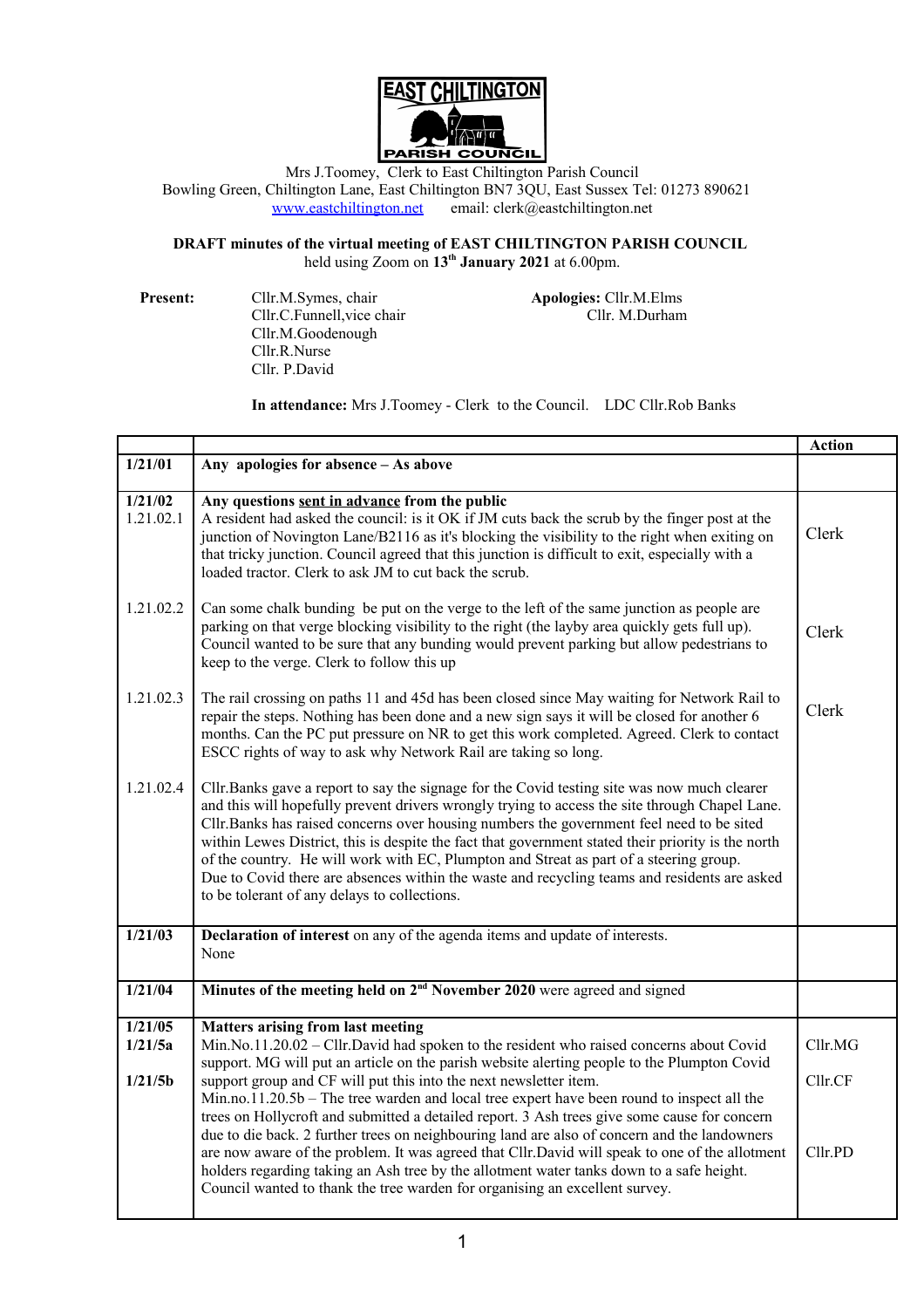| 1.21.6                                   | <b>Financial matters</b>                                                                                                                                                                                                                                                                                                                                                                                                                                                          |       |
|------------------------------------------|-----------------------------------------------------------------------------------------------------------------------------------------------------------------------------------------------------------------------------------------------------------------------------------------------------------------------------------------------------------------------------------------------------------------------------------------------------------------------------------|-------|
| 1.21.6.1                                 | Council approved payment of the following invoices:                                                                                                                                                                                                                                                                                                                                                                                                                               |       |
|                                          | Cheque No: $101064 \text{ } \pounds$<br>Clerk salary/expenses for November                                                                                                                                                                                                                                                                                                                                                                                                        |       |
|                                          | Cheque No: 101065 £50.00<br>Grant to Sussex Air ambulance (s.137)                                                                                                                                                                                                                                                                                                                                                                                                                 |       |
|                                          | *Cheque No: $101066 \text{ } \pounds$<br>Clerk salary/expenses for December                                                                                                                                                                                                                                                                                                                                                                                                       |       |
|                                          | *Cheque No: 101067 £212.40<br>Upperbridge website fees for 2021                                                                                                                                                                                                                                                                                                                                                                                                                   |       |
| 1.21.6.2                                 | Council considered the updated financial regulations. These were agreed. Clerk to update<br>website                                                                                                                                                                                                                                                                                                                                                                               | Clerk |
| 1.21.6.3                                 | Council considered appointing an internal auditor for 2021 and agreed to engage Steve<br>Brentnall.                                                                                                                                                                                                                                                                                                                                                                               |       |
|                                          |                                                                                                                                                                                                                                                                                                                                                                                                                                                                                   |       |
| 1.21.7<br>1.21.7.1                       | Planning Matters: (P&E committee: Chair, Cllr.Nurse, Cllr.Durham)<br>LW/20/0730 North Barnes Farm North Barnes Lane: Extend existing cattle building by 18<br>meters (3 bays) for the provision of a new indoor livestock handling facility – <i>council</i><br>objected to this application due to its lack of provision for any drainage solution. Council<br>also felt that expansion should be within the existing yard rather than encroaching further<br>onto green fields. |       |
| 1.21.7.2                                 | LW/20/0755 4 Pouchlands Drive: Roof alteration works/insertion of conservation roof lights<br>-no objection                                                                                                                                                                                                                                                                                                                                                                       |       |
| 1.21.7.3                                 | SDNP/20/05582/HOUS Denes House Novington Lane: Remodelling of existing dwelling<br>including demolition and extensions $- no$ objection                                                                                                                                                                                                                                                                                                                                           |       |
| 1.21.7.4                                 | Council noted decisions made by LDC and SDNP:<br>None made                                                                                                                                                                                                                                                                                                                                                                                                                        |       |
| 1.21.7.5                                 | The Lewes Local Plan Part 1 will reach its 5th anniversary of adoption in May 2021. New<br>housing targets will then come into force. A new Interim Policy Statement has been drafted by<br>LDC and will be open for comment until end-Jan 2021. -Council agreed a response to the<br>Lewes District Interim statement                                                                                                                                                            |       |
| 1.21.8<br>1.21.8.1                       | Council noted all correspondence received since last meeting.<br>A resident had contacted the council suggesting a site to plant a tree in memory of Lady<br>Marina Bury. This site would actually be in St.John Without and council felt something more<br>central would be better. It is suggested that an Oak be planted at Hollycroft. Cllr.David to<br>investigate. Clerk to reply to the resident.                                                                          | Clerk |
| 1/21.9                                   | Council considered the data protection and website accessibility requirements.<br>Cllr.Goodenough said Upperbridge were still working on some of the updates                                                                                                                                                                                                                                                                                                                      |       |
| 1.21.10                                  | TECT - The East Chiltington Trust<br>No meetings have been held and events are still on hold                                                                                                                                                                                                                                                                                                                                                                                      |       |
| 1.21.11                                  | Update on remedial work to 3 Oak trees at Hollycroft<br>2 Quotes were received to remove dead branches from 3 trees and to reduce the weight on one<br>branch. A purchase order has been issued for the work at a cost of £300.                                                                                                                                                                                                                                                   |       |
| 1.21.12                                  | To consider the risk assessment for the council and update as necessary.<br>The chair asked if the parish marquee should be included. Cllr. David said it would need<br>to be inspected for safety/damage once erected.                                                                                                                                                                                                                                                           |       |
| 1/21/13                                  | Items to note or for a future agenda - None                                                                                                                                                                                                                                                                                                                                                                                                                                       |       |
| 1/21/14                                  | Council meetings for 2021 will be determined by circumstances in force at the time.                                                                                                                                                                                                                                                                                                                                                                                               |       |
| Meeting closed at 6.55pm<br>JT 20/1/2021 |                                                                                                                                                                                                                                                                                                                                                                                                                                                                                   |       |

Signed……………………………………..(Chairman ) Dated……………………………